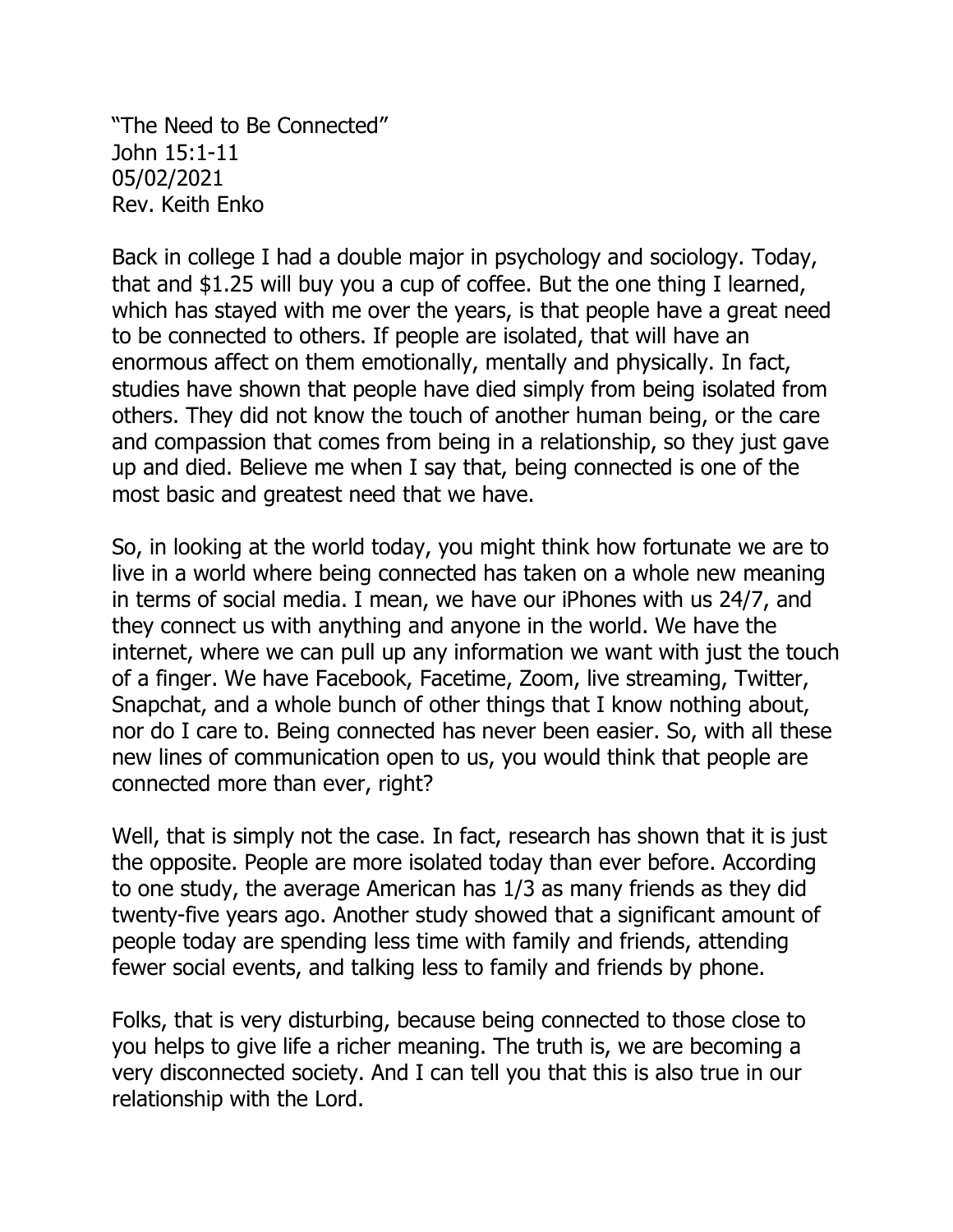Look again at what Jesus said in John's Gospel today. Beginning with verse 5, He said, "I am the Vine; you are the branches. Whoever abides in Me and I in him, he it is that bears much fruit, for apart from Me you can do nothing. If anyone does not abide in Me, he is thrown away like a branch and withers; and the branches are gathered, thrown into the fire, and burned. If you abide in Me and my words abide in you, ask whatever you wish, and it will be done for you. By this my Father is glorified, that you bear much fruit and so prove to be My disciples. (John 15:5-8)

Of course, this is the most vital connection that we could have in our life. And yet it's a connection that so many are just not making. So, the question is, how do we make and keep this connection? Well, Jesus answers that in the following verses. He says, "As the Father has loved Me, so have I loved you. Abide in My love. If you keep my commandments, you will abide in My love, just as I have kept My Fathers commandments and abide in His love" (John 15:9-10)

So, according to Jesus, the key to staying connected has to do with keeping His commandments. Now, as we know, Jesus summed up all the commandments into just two. We know them as "The Great Commandments" 1. "Love the Lord your God with all your heart, soul, mind and strength." 2. "Love your neighbor as yourself".

Okay, obviously, we cannot keep these commandments perfectly. Because of this sinful nature of ours, our focus is not on loving God and loving others. Because of sin, our eyes are not on God and others at all. Instead, our eyes have really been turned inward toward "self". So, we cannot love God and others, because we are too busy loving "self".

Alright, how can we change this? How can we begin to love the way our Lord wants us to love? Well, let's turn to that passage from 1 John that we read today to help us answer this. John writes, "Beloved, let us love one another, for love is from God, and whoever loves has been born of God and knows God. Anyone who does not love does not know God, because God is love. In this the love of God was made manifest among us, that God sent His only Son into the world, so that we might live through Him." In this love, not that we have loved God, but that He has loved us and sent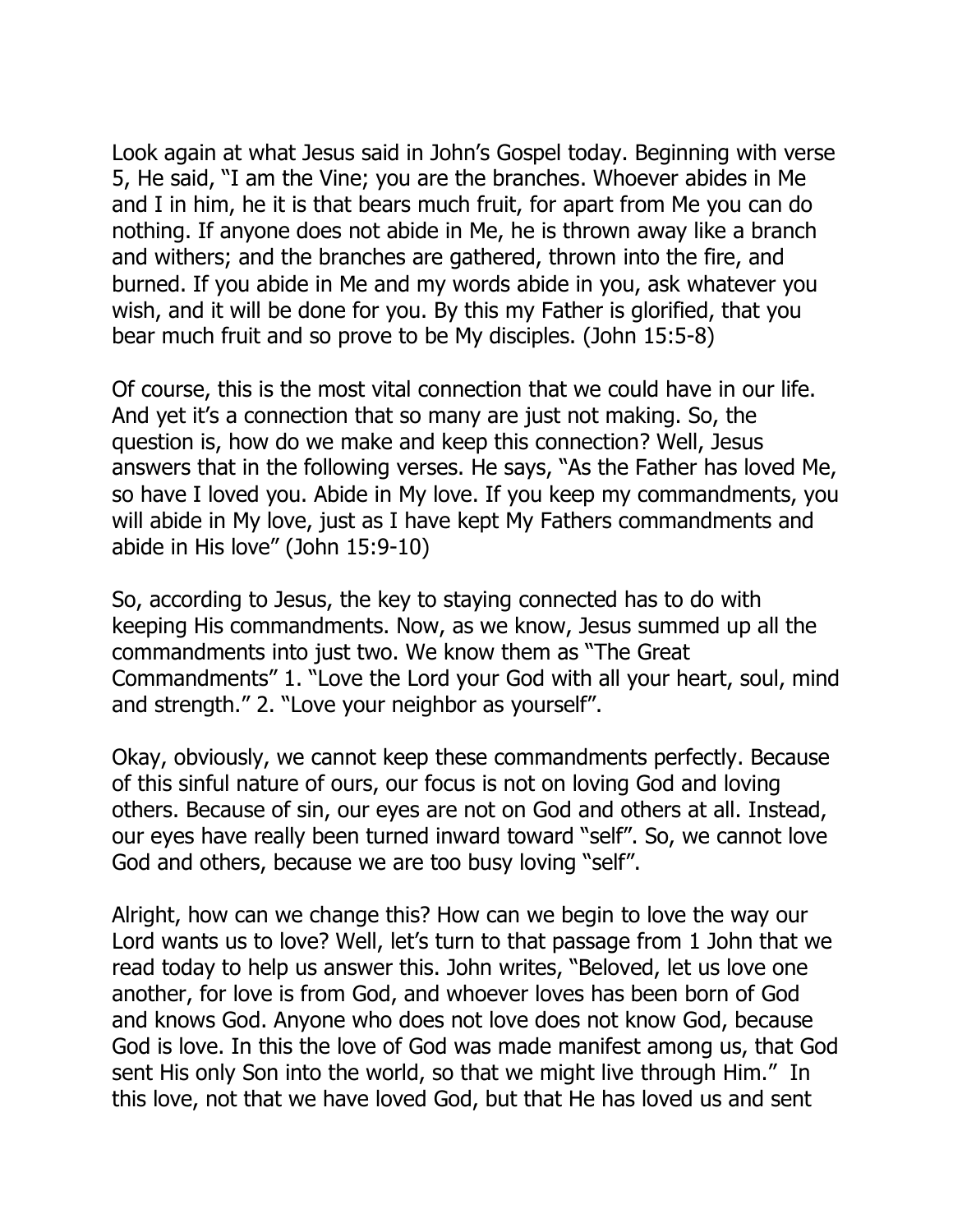His Son to be the propitiation (atoning Sacrifice) for our sins". (1 John 4:7- 10)

You see, Scripture tells us that love is from God. What this world considers to be love, is really a bad knock-off of God's love, because it is so selfabsorbed, so self-centered. True love is from God. So, obviously, we are not saved by our love for God, because our love is not perfect. We are saved by the love that our Lord has for us, who, out of this love, sent Jesus to be the atoning sacrifice for our sins.

Folks, this is basic Christianity 101, which you have heard many times before. But is you go back to verse 9, there is a vital truth here that even today people struggle with. It tells us that God did all of this, so that we might live through Jesus. That means that we might live our life through all that Jesus had done for us in His saving work on the cross and His triumphant resurrection from the dead. He paid the debt in full by atoning for our sins. And what does the word "atonement" mean? (to cover) Jesus covered our sins completely! All of them! So now, this is how the Almighty God sees us, and all people who truly trust in Jesus and in His saving work; not as awful sinners, but as His children who are covered by the blood of Christ. It doesn't matter what our sin is. God doesn't care what our sin is, because He can't see our sin. It has been covered by the blood of the Lamb. So, this means that we are the Lord's now. We belong to Him. Not because of anything we have done, but because of what Jesus has done. You see, we are tied to Him now. We are connected to Him. So consequentially, we live our life through Him.

So many have struggled with this truth. You don't have to; just surrender to it. Jesus is the Vine, we are the branches. He is the source of our life, and He is the One who enables us to love, not the way that this world loves, but the way He loves. When our Lord abides in us, when He dwells in us, and we in Him, that is when this connection happens, a connection that gives us life. This is the connection that we all dearly need.

Many of you may remember the name of Joseph Stalin, that cruel dictator of the Soviet Union who was responsible for the death of millions. But do you remember his daughter, Svetlana? Svetlana Stalin shocked the world when she immigrated to the United States seeking a new life. She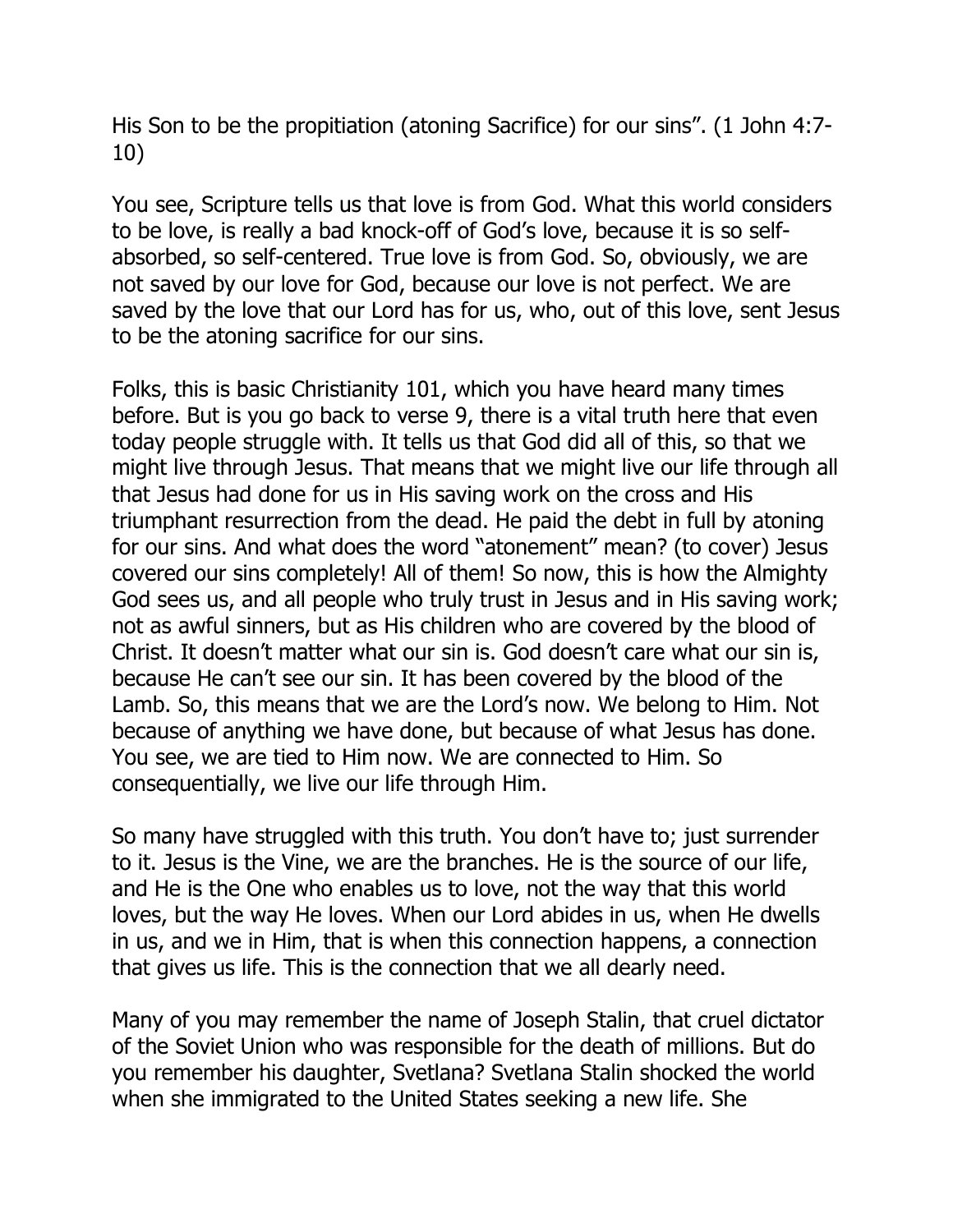explained her change of allegiance this way: She said, "I found it impossible to exist without God in one's heart." Boy, did she ever get that on right! It is impossible to exist, to have life, without the Lord in our life, without Him abiding in us. We need that connection.

Just listen again to what Jesus said, "If you abide in Me, and My words abide in you, ask whatever you wish, and it will be done for you. By this My Father is glorified that you bear much fruit and so prove to be my disciples." (vs. 7-8)

Folks understand, there is a continuous grafting taking place here between the Lord and us. When we turn away from our sins with a repentant heart, He is always there to forgive us, to restore our relationship with Him, to graft us back on to the vine. And when that happens, that is when His life really begins to flow in us again. That's when we know His presence, His love, His forgiveness, His peace deep within us. It becomes a very real part of our life again. This is that connection which is absolutely vital to us. We need this connection if we are going to bear fruit. And what kind of fruit are we talking about? Well, how about the fruit of loving God and loving others. Or how about the fruit that Paul brings up in that Galatians passage that we read earlier, the Fruit of the Spirit. Fruits like love, joy, peace, patience, kindness, gentleness, faithfulness, goodness, self-control.

Personally, I call this, "The Fruit of the Resurrection". You see, Jesus' resurrection is so incredibly awesome that it has literally turned this world upside down. It has shown us that our life really is in Christ, and that life is eternal. His resurrection is absolute proof that everything He said and taught and did is the truth. That has changed everything for us. So, when we are connected to the Vine, and we take hold of this truth, that's when this resurrection Fruit becomes so much a part of our life.

Folks, this is he way to really live life; not as a dried up, withered branch. There is no joy, or peace, or hope in living like that. But being connected to the Vine; truly knowing the Lords presence abiding in us, and knowing His love and the peace that He fills us with; that is when you can't help but love God, as well as others, and that's when you bear all kinds of resurrection fruit." And so, my prayer today is that we would all have that connection with our Lord; a connection that brings us life, meaningful life,